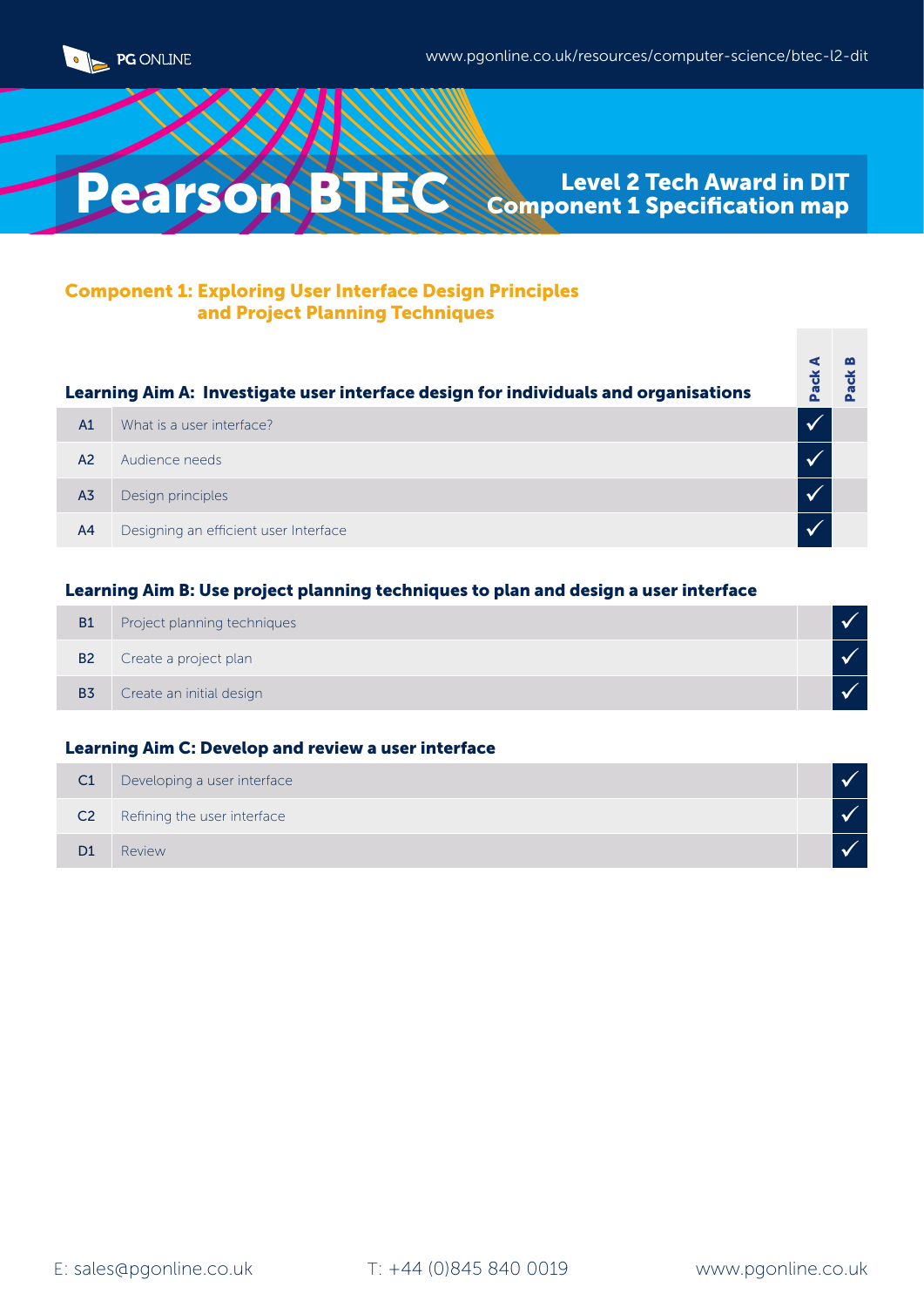

# Pearson BTEC Component 2 Specification map

## Component 2: Collecting, Presenting and Interpreting Data

|                | Learning Aim A: The role and impact of using data        | Pack | ack |
|----------------|----------------------------------------------------------|------|-----|
| A1             | Characteristics of data and information                  |      |     |
| A <sup>2</sup> | Representing information                                 |      |     |
| A <sub>3</sub> | Ensuring data is suitable for processing                 |      |     |
| A4             | Data collection                                          |      |     |
| A <sub>5</sub> | Quality of information and its impact on decision making |      |     |
| A <sub>6</sub> | Sectors that use data modelling                          |      |     |
| A7             | Threats to individuals                                   |      |     |

#### Learning Aim B: Create a dashboard using data manipulation tools

| <b>B1</b> | Data processing methods |  |
|-----------|-------------------------|--|
| <b>B2</b> | Produce a dashboard     |  |

#### Learning Aim C: Draw conclusions and review data presentation methods

| Drawing conclusions based on the data            |  |
|--------------------------------------------------|--|
| <b>C2</b> How presentation affects understanding |  |